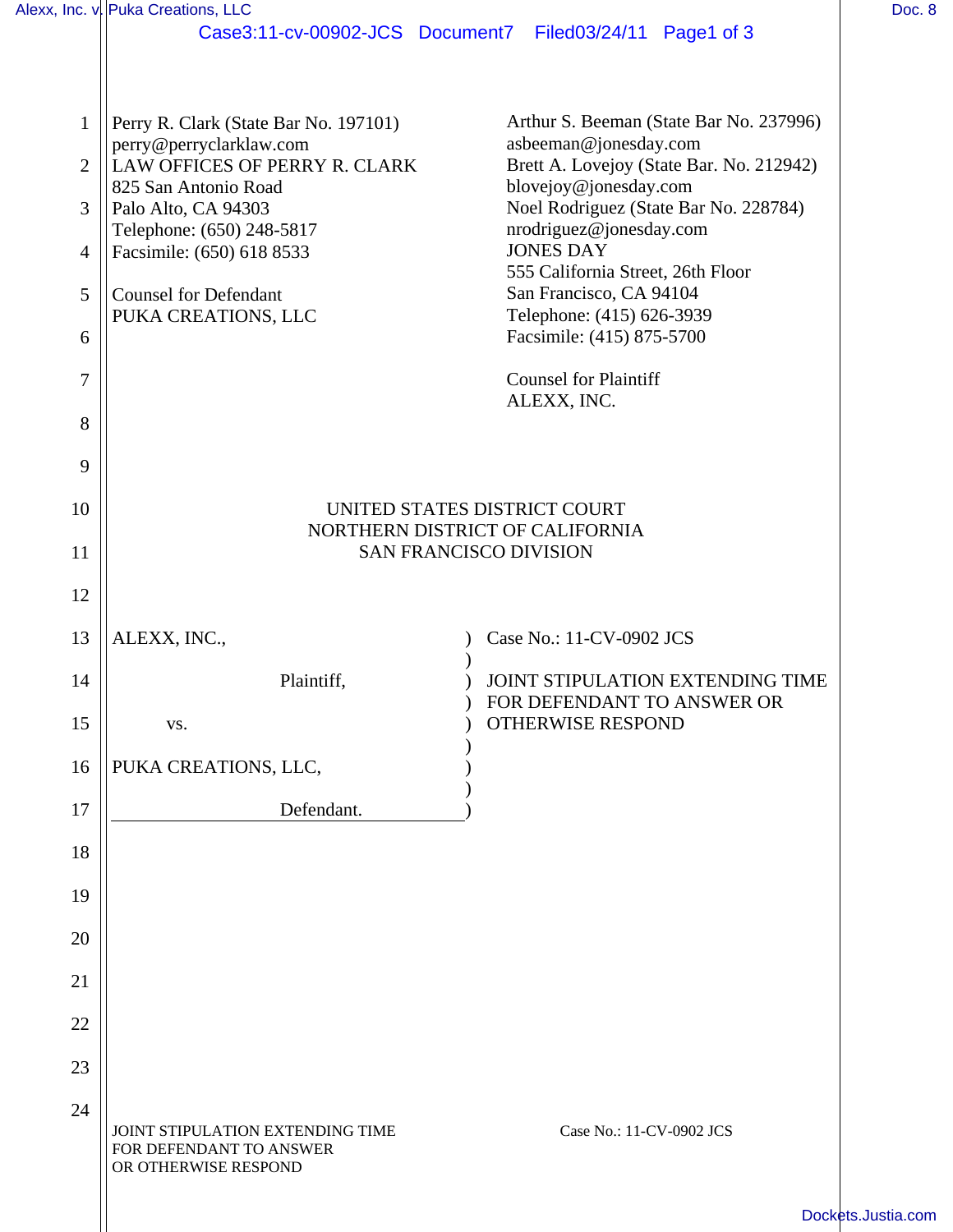| Case3:11-cv-00902-JCS Document7 Filed03/24/11 Page2 of 3 |  |  |
|----------------------------------------------------------|--|--|
|                                                          |  |  |

| $\mathbf{1}$ | Pursuant to Civil L.R. 6-1(a), the parties stipulate that the time for defendant Puka                                           |  |  |
|--------------|---------------------------------------------------------------------------------------------------------------------------------|--|--|
| $\mathbf{2}$ | Creations, LLC, to answer or otherwise respond to the complaint in this action shall be extended                                |  |  |
| 3            | from March 25, 2011 by thirty (30) days up to and including April 29, 2011.                                                     |  |  |
| 4            |                                                                                                                                 |  |  |
| 5            | Respectfully Submitted,                                                                                                         |  |  |
| 6            | Dated: March 24, 2011<br>LAW OFFICES OF PERRY R. CLARK                                                                          |  |  |
| 7            |                                                                                                                                 |  |  |
| 8            | /S/                                                                                                                             |  |  |
| 9            | Perry R. Clark<br>Dated: March 24, 2011<br><b>JONES DAY</b>                                                                     |  |  |
| 10           |                                                                                                                                 |  |  |
| 11           | /S/<br>TES DISTRIC                                                                                                              |  |  |
| 12           | <b>Brett A. Lovejoy</b>                                                                                                         |  |  |
| 13           | Dated: March 25, 2011<br>IT IS SO ORDERED                                                                                       |  |  |
| 14           |                                                                                                                                 |  |  |
| 15           | Judge Joseph C. Spero                                                                                                           |  |  |
| 16           |                                                                                                                                 |  |  |
| 17           | FRA DISTRICT OF                                                                                                                 |  |  |
| 18           |                                                                                                                                 |  |  |
| 19           |                                                                                                                                 |  |  |
| 20           |                                                                                                                                 |  |  |
| 21           |                                                                                                                                 |  |  |
| 22           |                                                                                                                                 |  |  |
| 23           |                                                                                                                                 |  |  |
| 24           | $\mathbf{1}$<br>Case No.: 11-CV-0902 JCS<br>JOINT STIPULATION EXTENDING TIME<br>FOR DEFENDANT TO ANSWER<br>OR OTHERWISE RESPOND |  |  |